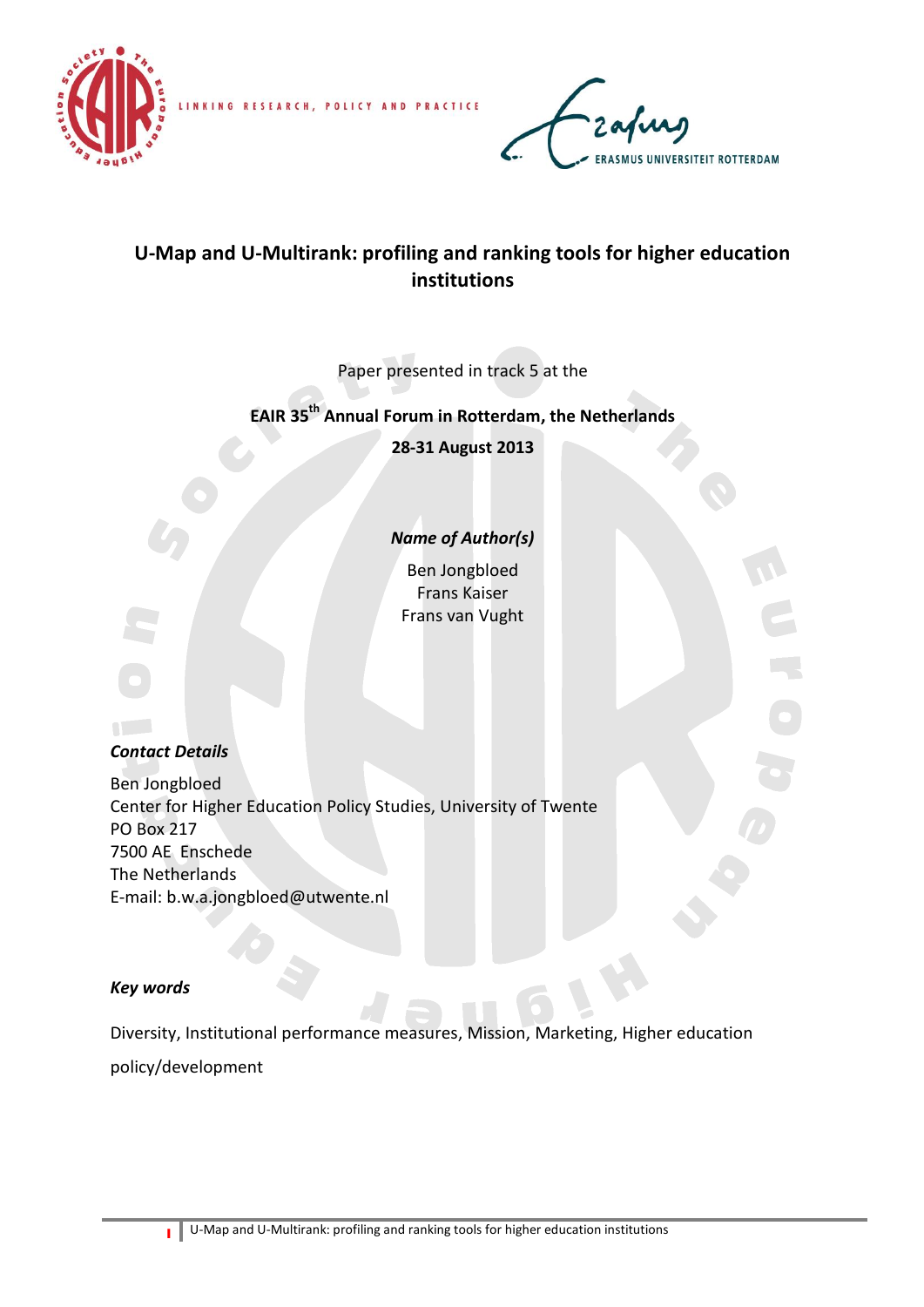## *Abstract*

#### **U-Map and U-Multirank: profiling and ranking tools for higher education institutions**

U-Map and U-Multirank are web-based transparency instruments, showing institutional diversity in higher education. Both tools are multidimensional, web-based and user-driven, and make use of indicators relating to individual higher education institutions (HEIs). U-Map shows what a HEI is doing and how that compares to other institutions worldwide. U-Multirank visualises how well HEIs are performing relative to others. The advantages of both instruments over other classifications and rankings include the multi-dimensional approach and their user-driven character. We will discuss the distinctive features of both instruments, the choice of indicators employed and address some of the criticism.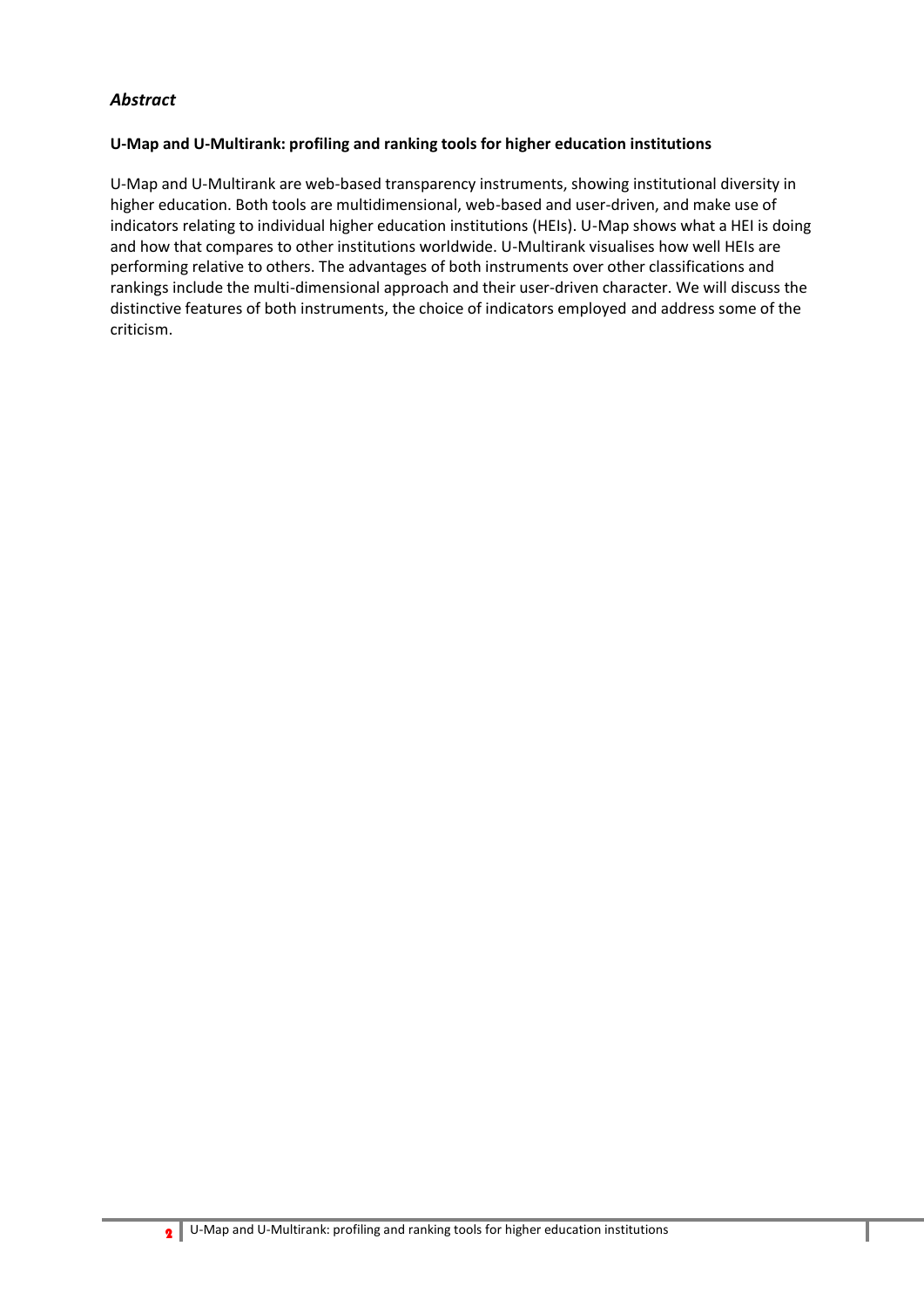## **U-Map and U-Multirank: profiling and ranking tools for higher education institutions**

## **Introduction**

There is a huge diversity in higher education institutions (HEIs) worldwide. Making sense of this large diversity presents quite a challenge for those that are interested in higher education, that is: students, academics, institutional leaders, policy-makers, businesses and professional organisations, and others. This is where classifications and rankings come in as transparency instruments that shed light on this diversity.

The concept of diversity has moved rapidly up the political agenda of European higher education over the past decade, as exemplified by the recent (2011) European Commission Modernisation Agenda (EC 2011). In comparison to more homogenous systems, diversified higher education systems are argued to be more responsive, effective and innovative. Therefore, it is important, first of all, to understand the diversity that exists within and between individual systems. The U-Map and U-Multirank projects have sought to address this need for understanding diversity.

U-Map (CHEPS 2008; Van Vught et al. 2009; 2010) was developed in a series of projects to lay the ground work for building a classification of European HEIs. The U-Map web-tool describes institutions on a number of dimensions, each representing an aspect of the activities of higher education institutions. U-Map can thus act as a tool for HEIs to present what they do and how that compares to activities of other HEIs.

U-Multirank addresses the question of how well HEIs are performing in the context of their institutional profile. U-Multirank (CHERPA Consortium 2011; Van Vught & Ziegele 2012) is a multi-dimensional and userdriven international ranking of HEIs. After the European Commission (EC) funded U-Multirank feasibility study, the EC decided to fund a project to roll out U-Multirank. An international consortium including [CHE,](http://www.che.de/) [CHEPS,](http://www.utwente.nl/mb/cheps/) [CWTS,](http://www.cwts.nl/) [INCENTIM,](http://www.incentim.org/) academic publisher[s Elsevier,](http://www.elsevier.com/) the Bertelsmann Foundation and software firm [Folge 3,](http://www.folge3.de/wp/) supported by individual experts and stakeholders organisations, won the project and will implement U-Multirank over the coming years. The aim is to do this first for a sample of (at least) 500 HEIs worldwide and gradually increase the coverage of HEIs and disciplinary fields. U-Multirank has received €2 million in EU funding, with the possibility of a further two years of funding in 2015-2016. The goal is for an independent organisation to run the ranking thereafter.

This paper will outline the approach, methodology and indicators for U-Map and U-Multirank, and where these tools differ from (and perhaps are superior to) other transparency instruments.

## **U-Map and U-Multirank: two new profiling and ranking tools**

U-Map and U-Multirank address individual HEIs, showing what they do and how they perform. For this, U-Map and U-Multirank incorporate five dimensions: (1) Research, (2) Teaching & Learning, (3) Knowledge Exchange, (4) Internationalisation, and (5) Regional Engagement. In addition to U-Multirank, U-Map includes the dimension Student Profile, to show aspects of the size and composition of the student body of a HEI. Along each dimension, *indicators* describe the characteristics of a HEI. U-Map and U-Multirank allow HEIs to be described, grouped and compared in a variety of ways. Their users can highlight differences between HEIs and construct different classes per dimension.

## *U-Map*

U-Map was created through an intense and interactive process involving many higher education stakeholders that began in 2005 (Van Vught 2009). A prototype of U-Map was piloted in 2009, and in 2010 and 2011 the instrument was implemented in the Netherlands and later on Estonia, Portugal, Belgium (Flanders) and the Nordic countries. In its soon to be released updated version it will incorporate institutions from more than 200 individual higher education institutions – mostly from Europe.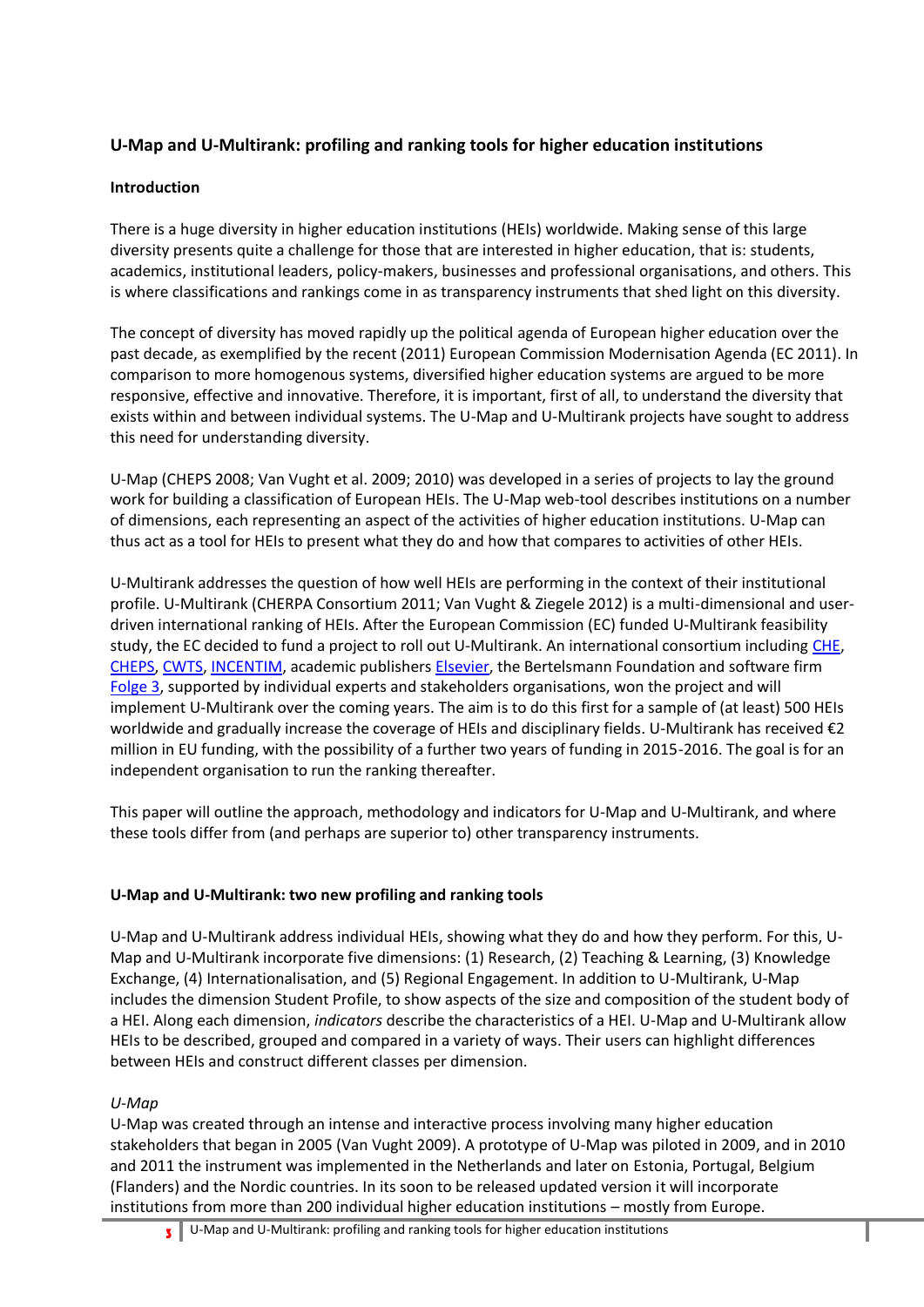U-Map employs around 30 indicators to produce 'sunburst charts' that provide a snapshot of the extent to which a HEI is engaged in the various dimensions of institutional activity. When pictured ('mapped') side by side on the interactive U-Map [website](http://new.u-map.org/), selected aspects of different institutions' activity profiles can be compared. U-Map's on-line database allows users to select the institutions to be compared and the activities to be explored in more depth.



Figure 1: Example of a U-Map activity profile

The six dimensions in the U-Map activity profile and the underlying indicators are presented in table 1. For a full description of the indicators the reader is referred to: [www.u-map.eu.](http://www.u-map.eu/)

| <b>Teaching and learning profile</b>                                                                                                                                        | <b>Student profile</b>                                                                 | <b>Research involvement</b>                                                                                                                              |
|-----------------------------------------------------------------------------------------------------------------------------------------------------------------------------|----------------------------------------------------------------------------------------|----------------------------------------------------------------------------------------------------------------------------------------------------------|
| Degree level focus (1-4)<br>% of degrees awarded at<br>doctorate, master, bachelor and<br>sub-degree level<br>Range of subjects (5)                                         | Mature students (13)<br>% of mature (30+) students<br>Part time students (14)          | Peer reviewed academic publications<br>(22)<br>Number of peer reviewed academic<br>publications per fte academic staff<br>Professional publications (23) |
| Number of large subject fields<br>(ISCED) in which at least 5% of<br>degrees are awarded                                                                                    | % of part time students                                                                | Number of professional publications<br>per fte academic staff                                                                                            |
| Orientation of degrees (6-7)<br>% of degrees awarded in general<br>formative programmes vs.<br>programmes for<br>licensed/regulated and other<br>career oriented programmes | Distance learning students (15)<br>% of students I distance learning<br>programmes     | Other research output (24)<br>Number of other peer reviewed<br>research outputs per fte academic<br>staff                                                |
| Expenditure on teaching (8)<br>Expenditure on teaching<br>activities as % of total<br>expenditure                                                                           | Size of student body (16)<br>Total number of students<br>enrolled in degree programmes | Doctorate production (25)<br>Number of doctorate degrees awarded<br>per fte academic staff                                                               |
|                                                                                                                                                                             |                                                                                        | Expenditure on research (26)<br>Expenditure on research activities as %<br>of total expenditure                                                          |

| Table 1: U-Map dimensions and indicators |  |  |
|------------------------------------------|--|--|
|------------------------------------------|--|--|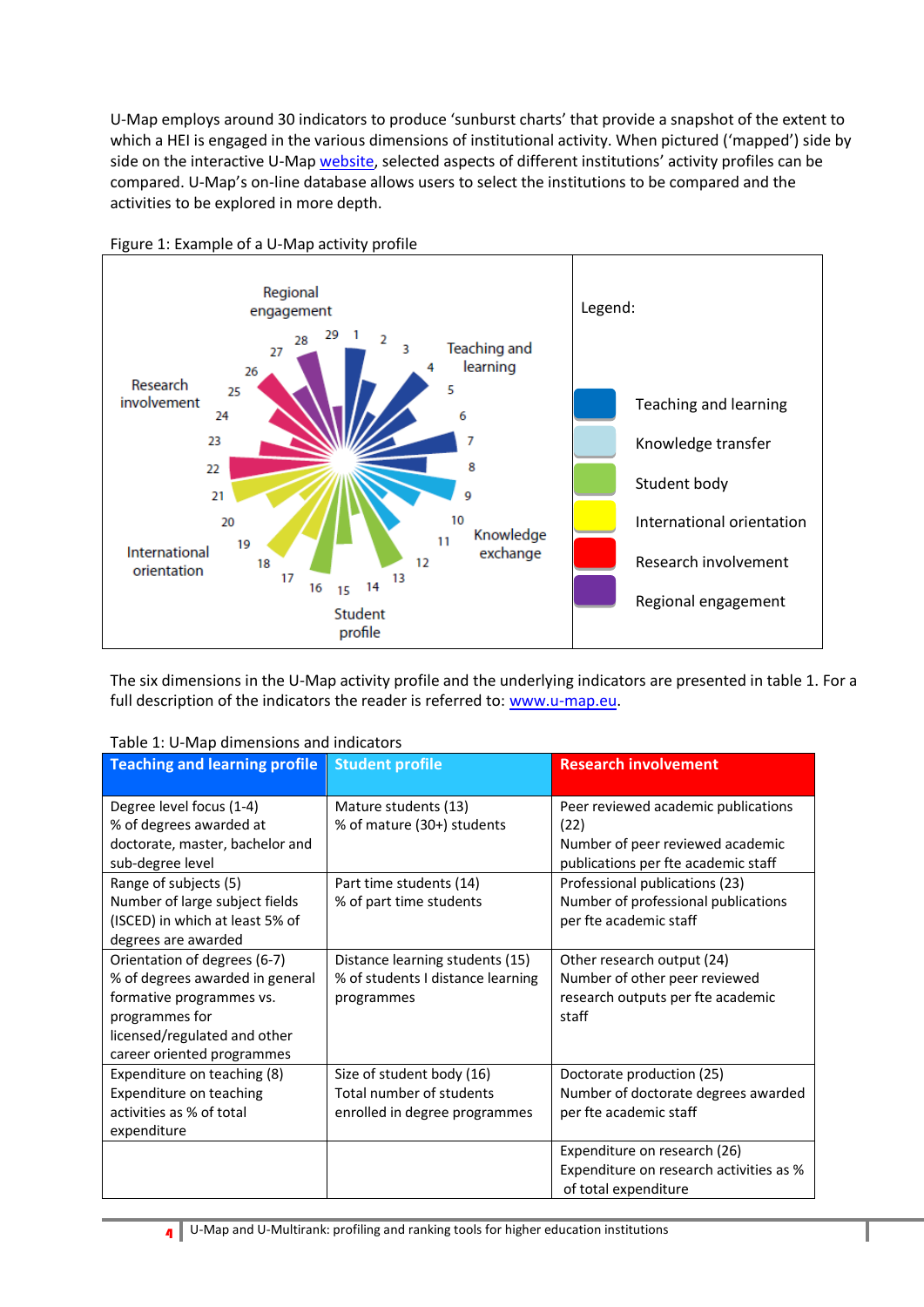| <b>Involvement in knowledge</b><br>exchange                                                                                                                                                                                               | <b>International orientation</b>                                                                                                         | <b>Regional engagement</b>                                                                                       |
|-------------------------------------------------------------------------------------------------------------------------------------------------------------------------------------------------------------------------------------------|------------------------------------------------------------------------------------------------------------------------------------------|------------------------------------------------------------------------------------------------------------------|
| Start-up firms (9)<br>Number of start-up firms (new in<br>last three years) per 1000 fte ac<br>staff                                                                                                                                      | Foreign degree seeking students<br>(17)<br>Number of students with a<br>foreign qualifying diploma as a<br>percentage of total enrolment | Graduates working in the region (27)<br>% of graduates working in the region<br>(NUTS2)                          |
| Patent applications filed (10)<br>Number of new patent<br>applications files per 1000 fte<br>academic staff                                                                                                                               | Incoming students in exchange<br>programmes (18)<br>Number of incoming students in<br>exchange programmes as % of<br>total enrolment     | New entrants from the region (28)<br>Percentage of new entrants coming<br>from the region (NUTS2)                |
| Cultural activities (11)<br>Number of concerts and<br>exhibitions (co-)organised by the<br>institution per 1000 fte academic<br>staff                                                                                                     | Students sent out in exchange<br>programmes (19)<br>Number of students sent out in<br>exchange programmes as % of<br>total enrolment     | Importance of local/regional income<br>sources (29)<br>Income from local/regional income as<br>% of total income |
| Income from knowledge<br>exchange activities (12)<br>Income from knowledge<br>exchange activities (income from<br>licensing agreements,<br>copyrights, third party research<br>and tuition fees from CPD<br>courses) as % of total income | International academic staff (20)<br>Number of non-national<br>academic staff (headcount) as %<br>of total academic staff<br>(headcount) |                                                                                                                  |
|                                                                                                                                                                                                                                           | Importance of international<br>income sources (21)<br>Income from international<br>sources as % of total income                          |                                                                                                                  |

(xx) refers to the number of the "ray" in the sunburst chart (figure 1)

The information on the data underlying the indicators is collected using on-line questionnaires. After verifying the data provided, the scores on the indicators are presented in a sunburst chart. The length of each 'ray' indicates the relative position of an institution against the other institutions covered in U-Map. For the sunburst chart, indicator scores are divided into four categories (typically *no, some, substantial* or *major* involvement in the activity in question). The boundaries between the categories are determined by cut-off points that depend on the distribution of the indicator scores across the institutions in the U-Map database. Mostly, quartile scores are used to establish the cut-off points. The category in which an indicator score is placed is reflected in the length of the corresponding ray in the sunburst chart. It is good to stress that the emergent classification does not imply a rank order. There is no hierarchy between dimensions, nor between the indicators within a dimension.

The activity profiles are published in the U-Map online tool.<sup>1</sup> The website offers two tools, the Profile Finder and the Profile Viewer, that allow users to analyse institutional profiles and carry out specific comparative studies. Through the Finder, the user selects HEIs on the basis of user-defined characteristics, arriving at a subset of institutions that meet particular criteria chosen by the user her-/himself. In the next step, the Viewer provides a detailed picture of the activity indicators along the six dimensions covered in U-Map.

## *U-Multirank*

A subset of U-Map's indicators is used in U-Multirank, to prepare the ground for quantifying and visualising the performance of HEIs along five dimensions. The underlying principle of U-Multirank is that rankings should be made only of HEIs that are comparable in terms of their profile or mission. Institutions and programmes should only be compared when their purposes and activity profiles are sufficiently similar. It makes no sense to compare the research performance of a major metropolitan research university with that of a remotely located University of Applied Science; or the internationalisation achievements of a national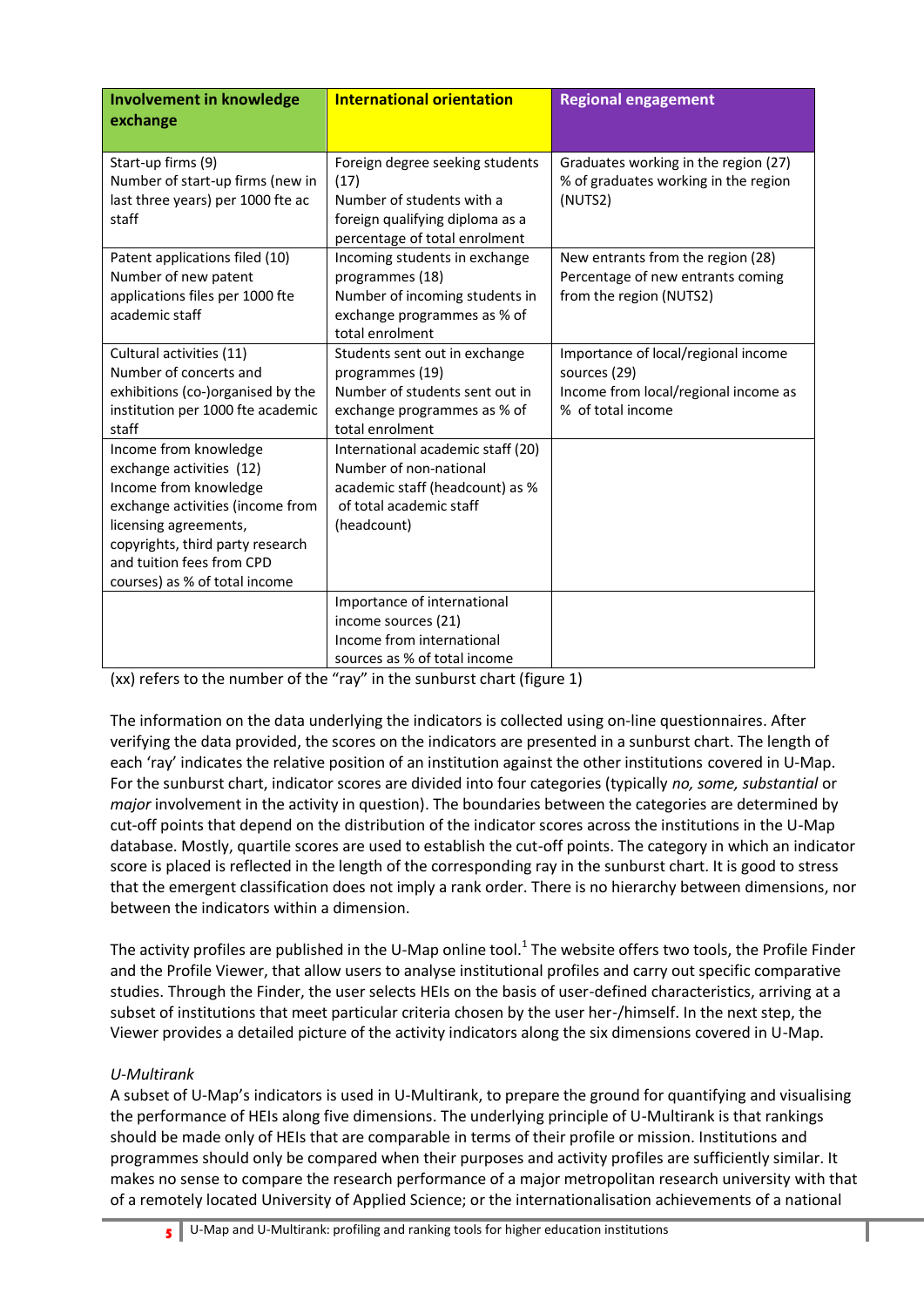humanities college whose major purpose is to develop and preserve its unique national language with an internationally oriented UK university with branch campuses in Asia. Threfore, U-Multirank is closely connected to U-Map, as it adds the performance aspect to the mapping: how well are HEIs performing in the context of their institutional profile?

U-Multirank was developed by a consortium of CHE, CHEPS, CWTS, INCENTIM and OST, that was funded by the European Commission to look into the feasibility of developing a global multi-dimensional ranking of HEIs (CHERPA Consortium 2011). Such a ranking would have to be more comprehensive and rigorous than existing rankings by covering the various missions of HEIs, such as education, research, innovation, internationalisation and community outreach.

U-Multirank allows users to develop personalised rankings by selecting a set of performance indicators according to their own preferences. On the basis of data gathered on the indicators across five performance dimensions, the U-Multirank tool provides its users with an on-line functionality to create two general types of rankings:

- *Focused institutional rankings*: rankings on the indicators of the five performance dimensions at the level of institutions as a whole;
- *Field-based rankings*: rankings on the indicators of the five performance dimensions in a specific field in which institutions are active.

The design of U-Multirank builds on a feasibility study (CHERPA Consortium 2011)which was carried out on 150 HEIs from Europe and around the world. That study confirmed that both the concept and implementation of a multi-dimensional ranking were largely realistic. Apart from institutions as a whole, the study specifically focused on the disciplines of engineering and business studies. This is because, with very few exceptions, HEIs are combinations of stronger and less strong faculties, departments and programmes. Producing only aggregated institutional rankings disguises this reality and does not produce the information most valued by major groups of stakeholders: students, potential students, their families, academic staff and professional organisations. U-Multirank thus allows for the comparisons of comparable institutions at the level of the organisation as a whole and also at the level of the broad disciplinary fields in which they are active.

The indicators that, after an intensive process of discussion and testing, were selected for the current (2013) version U-Multirank are included in table 2.

| Institutional                  | Field-based |  |  |  |
|--------------------------------|-------------|--|--|--|
| ranking                        | rankings    |  |  |  |
| <b>TEACHING &amp; LEARNING</b> |             |  |  |  |
|                                | X           |  |  |  |
| X                              | X           |  |  |  |
|                                | X           |  |  |  |
| x                              | X           |  |  |  |
| x                              | x           |  |  |  |
|                                | x           |  |  |  |
|                                | x           |  |  |  |
|                                | x           |  |  |  |
|                                | χ           |  |  |  |
|                                | x           |  |  |  |
|                                | x           |  |  |  |
|                                | х           |  |  |  |
|                                | x           |  |  |  |
|                                | X           |  |  |  |
|                                | X           |  |  |  |
|                                |             |  |  |  |

#### Table 2: U-Multirank indicators and dimensions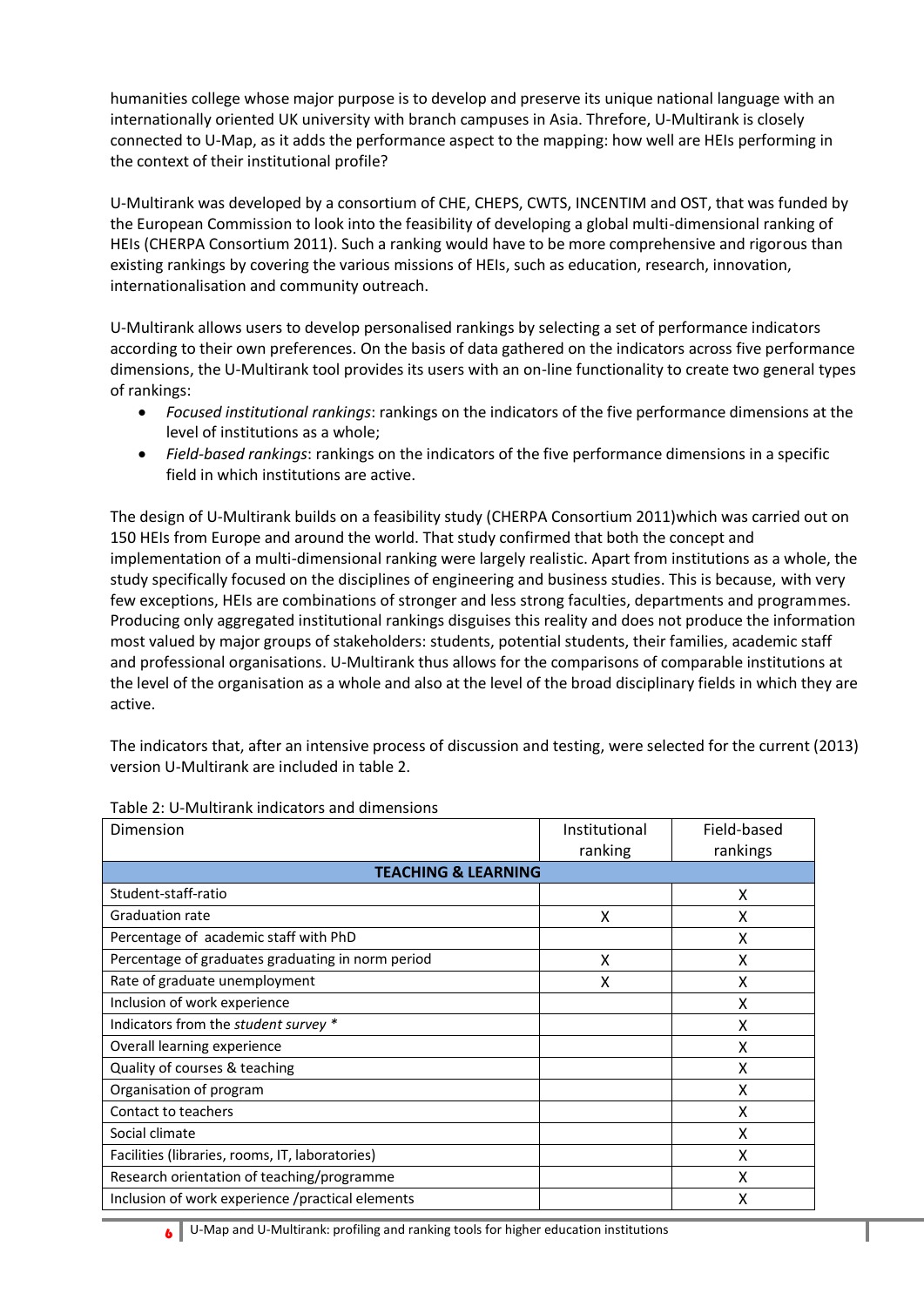| <b>RESEARCH</b>                                                                                                |   |  |  |
|----------------------------------------------------------------------------------------------------------------|---|--|--|
| External research income (per fte academic staff)                                                              | x |  |  |
| Doctorate productivity                                                                                         |   |  |  |
| Total research publication output (per fte academic staff): self-<br>reported and from existing (**) databases | χ |  |  |
| Art related output                                                                                             |   |  |  |
| Field-normalised citation rate*                                                                                |   |  |  |
| Highly cited research publications **                                                                          |   |  |  |
| Interdisciplinary research publications*                                                                       |   |  |  |
| Research orientation of teaching (student survey)                                                              |   |  |  |
| Number of post-doc positions                                                                                   |   |  |  |

| <b>KNOWLEDGE TRANSFER</b>                                |   |   |  |
|----------------------------------------------------------|---|---|--|
| Income from private sources (research contracts, service | X | X |  |
| contracts, licenses etc.)                                |   |   |  |
| Joint research publications with industry*               | X | X |  |
| Patents (per fte academic staff) **                      | X | X |  |
| Co-patenting with industry per fte academic staff) **    | X | X |  |
| Number of spin-offs                                      | X |   |  |
| Patent citations to research publications **             | X | X |  |
| Revenues from Continuous Professional Development        | X |   |  |
| <b>INTERNATIONAL ORIENTATION</b>                         |   |   |  |
| Educational programmes in foreign language               | X |   |  |
| International orientation of programmes                  |   | X |  |
| Opportunities to study abroad (student survey)           |   | Χ |  |
| Student mobility (incoming, outgoing)                    | X | X |  |
| Percentage of international academic staff               | X | X |  |
| Percentage of PhDs by foreign students                   | X | X |  |
| International joint research publications **             | X | X |  |
| International research income                            | X | X |  |
| <b>REGIONAL ENGAGEMENT</b>                               |   |   |  |
| Percentage of graduates working in the region            | X | X |  |
| Student internships in local enterprises                 | X | X |  |
| Degree theses in cooperation with local industry         |   | X |  |
| Regional joint research publications **                  | X | X |  |
| Income from regional sources                             | X | X |  |

\* The student survey collects information from students (using questionnaires) on aspects of student satisfaction

\*\* Data for bibliometric and patent indicators is collected from existing data bases

Three on-line questionnaires will gather the information to build the indicators:

- An on-line questionnaire to provide information on the indicators selected to measure the five performance dimensions at the institutional level.
- A second on-line questionnaire for those institutions/faculties active in the specific disciplinary fields covered in the field-based rankings (engineering, business, etc) to gather the information on the indicators selected to measure the five performance dimensions.
- A third on-line survey for a sample of students studying in the selected fields to collect the information needed for a range of "student satisfaction" indicators.

#### **More on methodology**

HEIs are predominantly multi-purpose, multiple-mission organisations undertaking different mixes of activities. Where most existing transparency instruments largely focus on only one or very few dimensions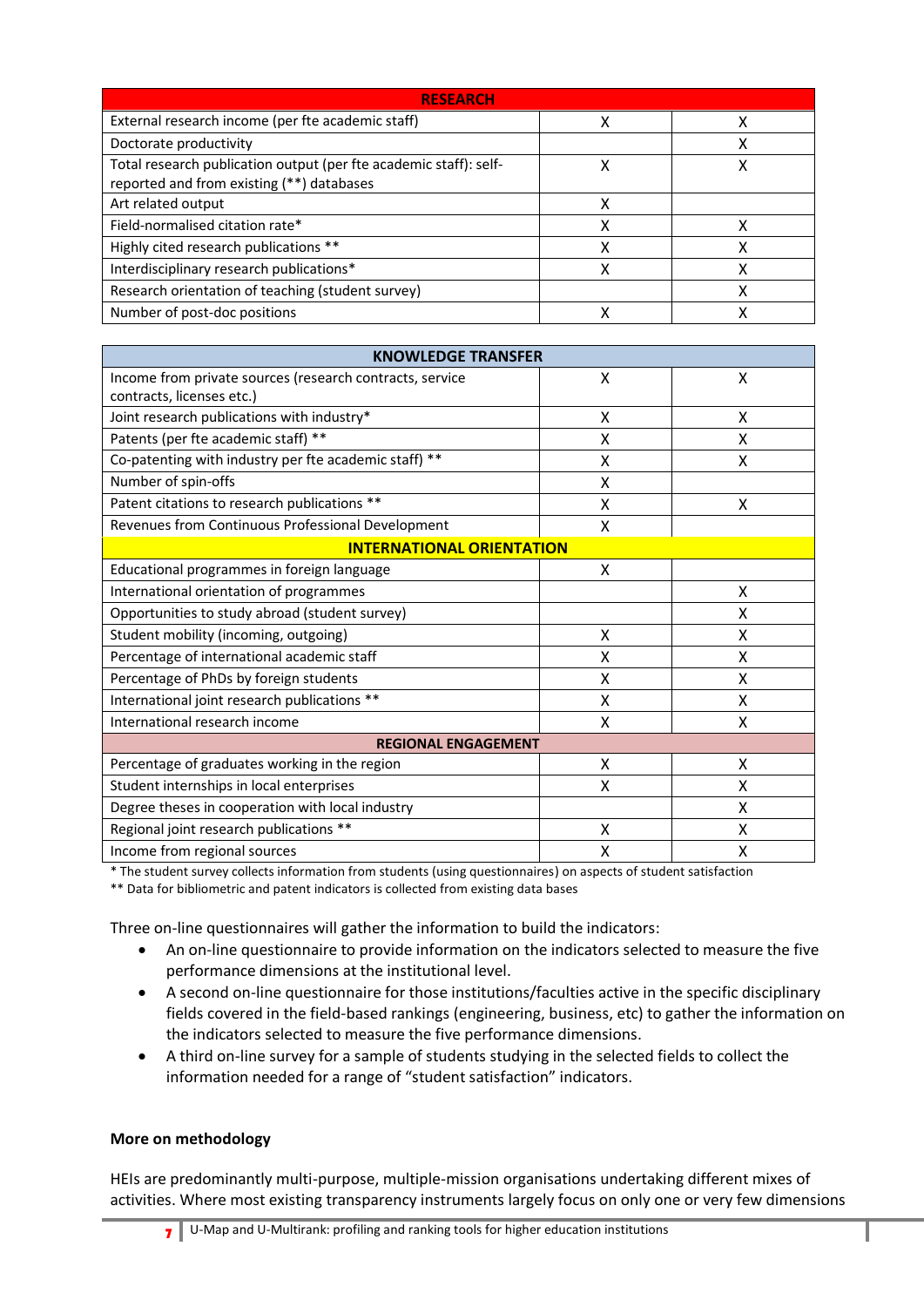of the broad spectrum of functions of HEIs - primarily the research function - U-Map and U-Multirank distinguish five dimensions. They are not directed towards the large, comprehensive, internationally orientated research university but also include indicators that allow the mapping and performance assessment of regionally-oriented and/or teaching-oriented HEIs.

An obvious corollary to multidimensionality is that institutional performance on these different dimensions should not be aggregated into a composite overall measure. There is neither theoretical nor empirical justification for assigning specific weights to individual indicators and aggregating them into composite indicators. Thus, U-Multirank refrains from the use of composite indicators, as it blurs differences in performance across particular dimensions and indicators. Studies (e.g. Dill & Soo 2005) show that the weighting systems underlying composite indicators are anything but robust.

The selection of dimensions and indicators was based on two processes:

- *Stakeholder consultation process*: An intensive process of stakeholder consultation focused primarily on the *relevance* of potential dimensions and indicators which should be the starting point for rankings.
- *Methodological analysis* of the *validity* of the indicators, the *reliability* of the information to be gathered, and the expected *feasibility* of the use of the dimensions and indicators (availability of data; the data collection burden for HEIs).

Where other rankings often suffer from non-transparent procedures in terms of indicator construction, calculation and aggregation, the U-Map and U-Multirank designers chose a participative approach. During the design process all potential dimensions and indicators were clearly described and discussed during stakeholder workshops. Long lists of possible indicators drawn from the literature and from existing practice (including from areas beyond rankings) were discussed. In an iterative process, stakeholders assessed the relevance of these indicators. The outcomes of this stakeholder process were then integrated with the results of a methodological analysis to produce the set of indicators to be included in the feasibility tests. Here, issues of validity, reliability and availability of comparable data played a role. Afterwards, comments were received from external organisations and Advisory Boards. As a result, some indicators were dropped and new ones were introduced.

Decisions about whether to retain or discard indicators are taken in consultation with stakeholders. Three illustrative examples are given below:

- Although there were some problems with the feasibility of employability related indicators in the U-Multirank dimension Teaching & Learning, it was decided to retain these as they were seen as crucial for the multi-dimensional and multi-user character of U-Multirank. Retaining them underlines their importance and encourages institutions and national and international data agencies to pay greater attention to these indicators.
- "International prizes won" was discarded as an indicator, as there was little agreement on the list of prizes to be included.
- The feasibility of the indicators on regional engagement is problematic. This is partly related to a lack of consistent and comparable definitions underlying the data and partly because of lack of available information. Nevertheless, it was decided to retain the indicators as they add clear value to U-Multirank.

The feasibility study demonstrated that multi-dimensional and multi-level ranking is certainly possible in terms of the development of feasible and relevant indicators. It also showed the value of multidimensionality with many institutions and faculties performing very differently across the five dimensions and their underlying indicators. The multi-dimensional approach makes these diverse performances transparent. In some dimensions (particularly knowledge transfer and regional engagement) and with some concepts (such as graduate employability and non-traditional research output) feasible indicators are more difficult to develop. It is not surprising that these dimensions and concepts are in areas of higher education performance hardly explored by existing rankings. In all dimensions U-Multirank goes beyond the scope of indicators implemented in existing worldwide rankings.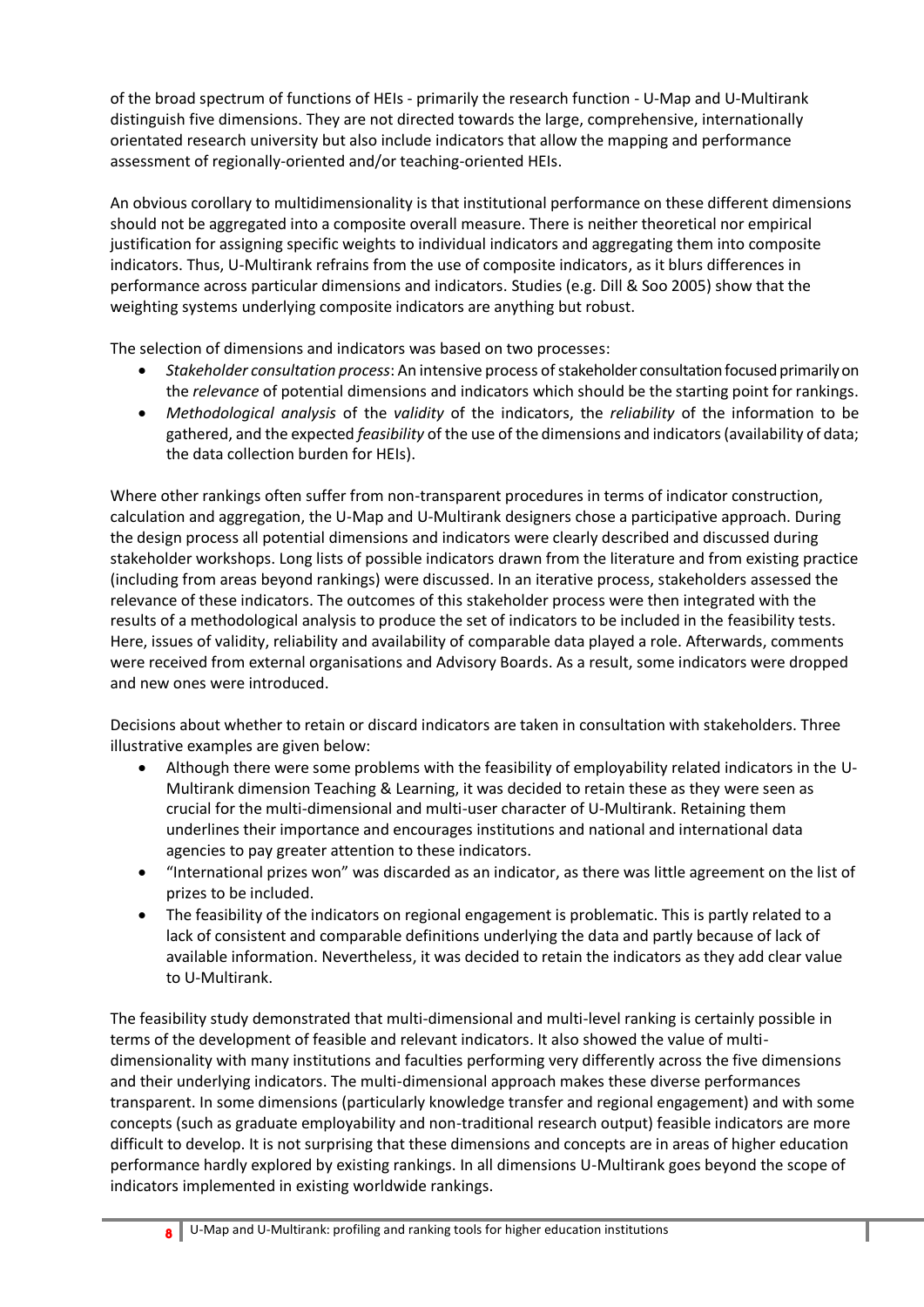Having an interactive web tool is a prerequisite to realising the basic philosophy and approach of U-Map and U-Multirank: The idea of multi-dimensional user-driven classifications cannot be fully realised in a print version. When fully operational, U-Map and U-Multirank will have the facility for users to create institutional and field-related profiles by including the indicators within (a selection of) the five dimensions into a multi-dimensional table. Such tables are interactively presented so that end-users may decide which indicators are most important to them, supported by web-based technologies allowing interactive personalised listings. U-Multirank presents the indicator scores into three (top – middle – bottom) to five groupings for each indicator, rather than a presentation in league tables with the spurious precision of ranking from position 1 to *n*.

This implies that U-Map and U-Multirank are *user-driven.* This principle 'empowers' potential users (or categories of users) to be the dominant actors in the design and application of classifications rather than the normative positions of a small group of constructors. This is one of the *Berlin Principles* (IREG 2006).

## **Discussion**

Because at the time of writing both U-Map and U-Multirank are not yet fully operational, we are not able to present empirical results in terms of activity and performance profiles. Nevertheless some reflections based on experiences collected so far can be presented here, along with observations on where an instrument like U-Multirank differs from other rankings.

While U-Map and U-Multirank are based on a common conceptual framework, they are separate instruments, covering different aspects of HEIs. U-Multirank is a European Commission sponsored project, while U-Map is a stand-alone project that provides activity profiles for subscribing HEIs. U-Map's users have come to realise that having information on similarities and differences between the activity profiles of HEIs from different parts of the world can be very helpful.

The basic characteristics of U-Multirank differ substantially from existing international rankings. First, U-Multirank (like U-Map) is not confined to research; it takes into account different dimensions of the activities of HEIs. Second, U-Multirank does not calculate composite overall indicators based on pre-defined weights to indicators - as it leaves the decision about the relevance of indicators to its users who may have different preferences and priorities. Both U-Map and U-Multirank are user-driven in two ways: (1) Stakeholders continue to be involved on an on-going basis in the development of the tools. (2) Users will have the option to select indicators according to their own preferences and thereby compile a personalised classification or ranking. U-Multirank will not provide over-simplified league tables. Institutions will be ranked into a number of different rank groups for each indicator. U-Map and U-Multirank encourage their users to compare like with like: based on a number of indicators describing institutional profiles, such as the ones included in U-Map, U-Multirank will only compare institutions with similar missions.

U-Multirank has received wide support as an attempt to design a tool that is more comprehensive and rigorous than existing rankings. At the same time, commentators have articulated various concerns and issues. The criticism ventilated concerns specific indicators that have been proposed, as well as more general conceptual issues. We will address some of this criticism below.

## *"U-Multirank is not particularly innovative in terms of its indicators"*

The U-Multirank consortium has developed new bibliometric indicators for the dimensions of regional engagement, internationalisation and knowledge transfer, incorporating regional, international and university-industry co-publications. Furthermore, U-Multirank includes indicators relating to multidisciplinary research, internships, art-related outputs and external income, all going beyond the indicators in existing rankings and classifications. However, further development work is needed on some dimensions and indicators. In particular in the dimensions 'knowledge exchange' and 'regional engagement' feasible and applicable indicators appear to be scarce. The future challenge certainly is to design and develop more and generally acceptable indicators in these areas. Likewise, some concepts (such as graduate employability and non-traditional research output) require further work to develop feasible indicators. The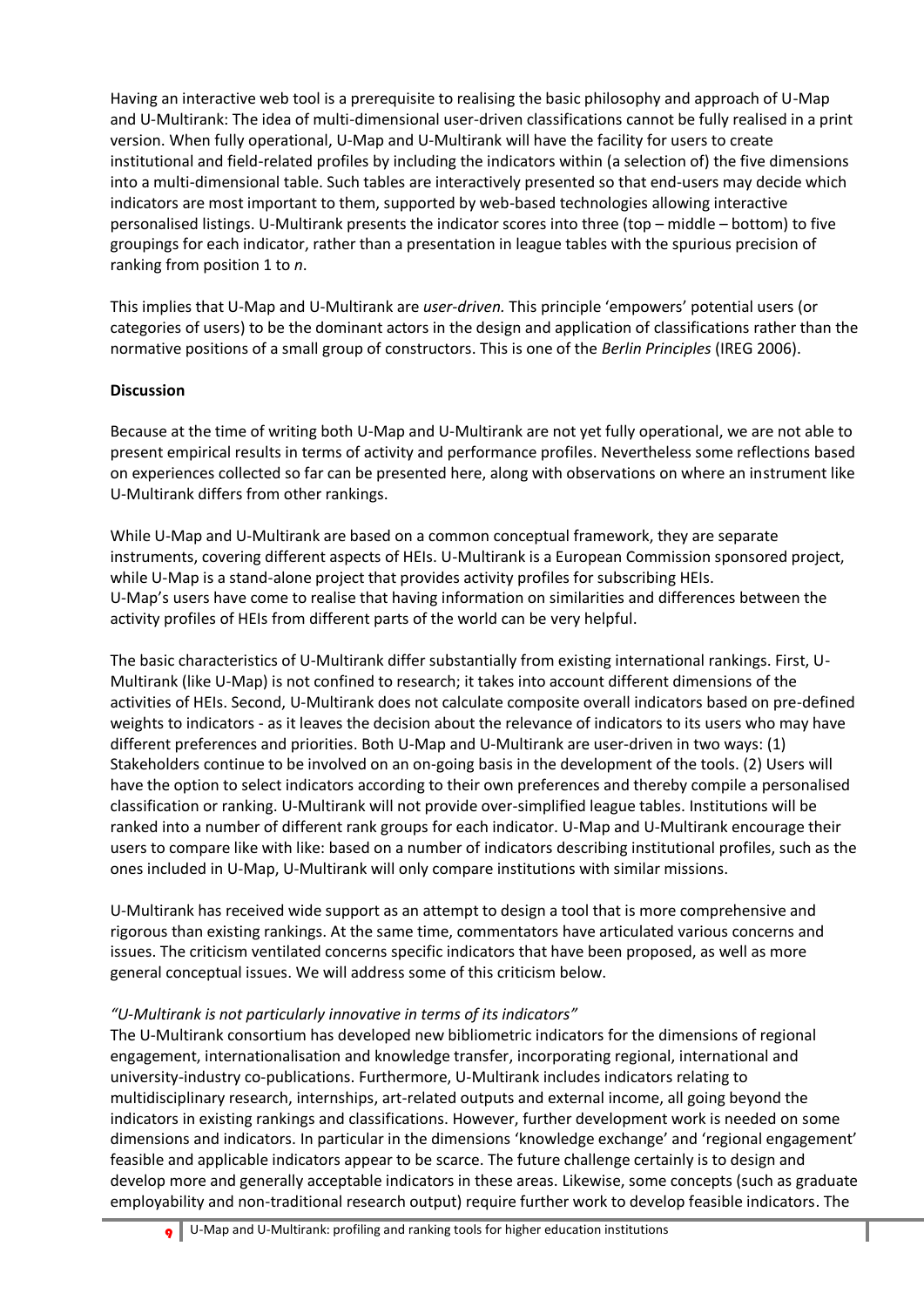U-Multirank experience so far has demonstrated the complexity of developing transparency instruments in higher education and it is unrealistic to expect a perfect new tool to be designed at the first (or even second) attempt.

*"The quality and comparability of the data collected by U-Multirank (and U-Map) is not guaranteed"* A major issue in international rankings is the quality of the data generated. The key challenge is the availability of internationally comparable data. If we move beyond the traditional focus on bibliometric data, rankings largely have to rely on institutional data provision. In the feasibility study, measures were developed to ensure data quality and to minimise "gaming the results": data cleaning procedures; plausibility checks; and feedback loops with the institutions. The option of "pre-filling" the questionnaires with data from national sources, however, proved to be less fruitful than was expected at first. In this respect, the further development of the EUMIDA<sup>2</sup> data base is another potential opportunity for U-Multirank. In the student survey we analysed whether the comparability of responses was distorted by systematic differences in students' expectation levels. No distortions were found though. Based on the experiences and results of the feasibility study, the set of indicators has been revised. In particular, issues of validity, clarity and consistency of indicators led to methodological refinements and a sharpening of indicator definitions. Definitions and explanations are included in a glossary which was developed by the project.

Still, multidimensional rankings that want to take the variety of institutional missions and profiles into account cannot be realized without the application of institutional and student surveys to collect selfreported data. Therefore these rankings have to succeed in convincing HEIs and students to invest time and energy in data-collection and reporting. This makes multidimensional rankings vulnerable: if HEIs or students do not see clear benefits from the ranking outcomes, they may not want to get involved in the data provision.

## "*U-Multirank and U-Map are primarily relevant for European HEIs"*

While it proved particularly difficult for U-Multirank to recruit institutions from the USA and China, responses from Latin America, Australia, Asia, Russia, and a number of developing countries were enthusiastic and led the U-Multirank project team to believe that there will be continuing interest from outside Europe from institutions wishing to benchmark themselves against European institutions. So far, some 700 HEIs expressed an interest in joining U-Multirank.

## "*The selection of indicators is not transparent*"

The diversity of HEI profiles is large. And so is the diversity of what users of rankings feel about what is and what is not good performance. This does not easily produce consensus about a definitive set of criteria defining the best performance for all stakeholders. The only way to deal with these diversities is to take the normative position of a user-driven approach, accepting the subjective character of a ranking as a design principle and leading to the empowerment of the user. The idea to involve the users of the rankings in the processes of selecting the indicators and compiling the data is relatively new in the ranking world. We feel that the application of feedback loops with users leads to a higher level of usefulness for these users, while also creating a better data accessibility. Experience shows that stakeholders often have strong feelings about the relevance of indicators, and are eager to interpret the outcomes of rankings in the context of their personal ideas about quality in higher education and research.

## "*U-Multirank and U-Map are too complicated to understand*"

Multidimensional rankings seem less attractive than mono-dimensional league tables using composite indicators - particularly to the general public. Simple league tables are often striking, and are easily taken up by the media. Multidimensional rankings that address a variety of target groups may offer more elaborate information, but cannot be reduced to an overall list of winners and losers. Multidimensional rankings need to invest in IT-assisted presentation modes and communication processes, explaining to clients and stakeholders how the various outcomes can be interpreted. In order to be effective in these communication processes, multidimensional ranking producers will have to analyse the decision-making processes of user groups (such as students, parents, institutional leaders, policy-makers, business leaders) and the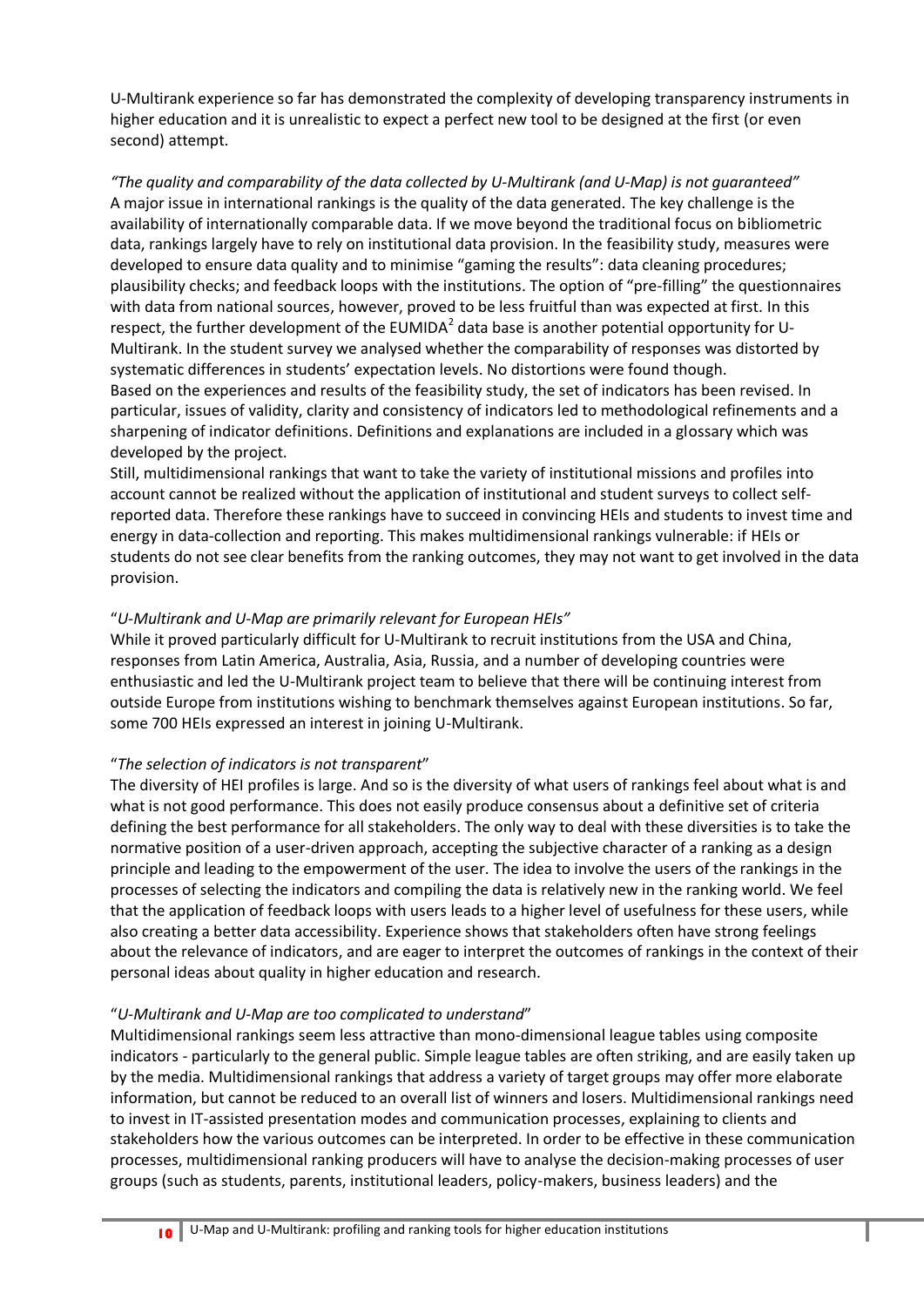information needs in these processes. These needs can only be revealed by intensive stakeholder dialogue and making use of the most recent visualisation techniques in data presentation.

## "*U-Multirank is not a real ranking*"

The user-driven approach to ranking presents another specific challenge. If a ranking is based on the user's selection of institutions and indicators, the ranking result is not a unique performance list as in the existing rankings. In a user-driven approach, each user can produce his or her own 'personalized' ranking. The release of a new ranking outcome is not the publication of an updated list, but the integration of a data update in the ranking database, allowing a variety of users to produce a large number of their own personalized rankings. We nevertheless still call such a multidimensional, user-driven methodology a 'ranking', since it remains a tool to make vertical diversity transparent. Also multidimensional ranking results show high and low performances and position institutions/programs in the context of the performance of their peers and competitors.

#### **Finally**

We have argued here that a multidimensional approach to ranking is more attractive than the currently popular approaches. It allows a large variety of institutional functions and profiles to be included, thus paying attention to the horizontal diversity of institutional missions and profiles. It opens up the possibility to compare sets of institutions with similar missions and profiles which appears to be more useful than ranking institutions that are very different and can hardly be compared.

Although rankings are often criticized – and usually rightly so – their impact is nevertheless large. Several categories of stakeholders are heavily influenced by ranking results, although they are not always willing to publicly admit so. The various impacts of the outcomes of rankings make it clear that there is sufficient reason to take rankings seriously and to try to improve their conceptual and methodological bases. To ensure this, U-Map and U-Multirank will have to be dynamic instruments that can respond to new conceptual developments in indicator construction, data collection systems and opportunities for performance visualisation and assessment. It is up to the user to determine whether the designers of U-Map and U-Multirank have been (and will be) successful in achieving this.

#### **Endnotes**

## 1.

The recently updated U-Map web tool [\(http://new.u-map.org/\)](http://new.u-map.org/) will have a 'members only' functionality that provides premium content, with significant functionality in the areas of the use of U-Map for institutional research and benchmarking; such as a facility to find similar institutions in the U-Map data base ("institutions similar to …").

## 2.

The EUMIDA project, funded by the European Commission, explored the feasibility of building a consistent and transparent European statistical infrastructure (a "European tertiary education register" or ETER) at the level of individual HEIs. This includes the development of a sustainable data infrastructure as well as the collection of data in close cooperation with Member States' national statistical offices. The EC has decided to go ahead with the establishment of an ETER and recently awarded a grant to a project consortium that will collaborate with U-Multirank on areas of data definitions and related issues.